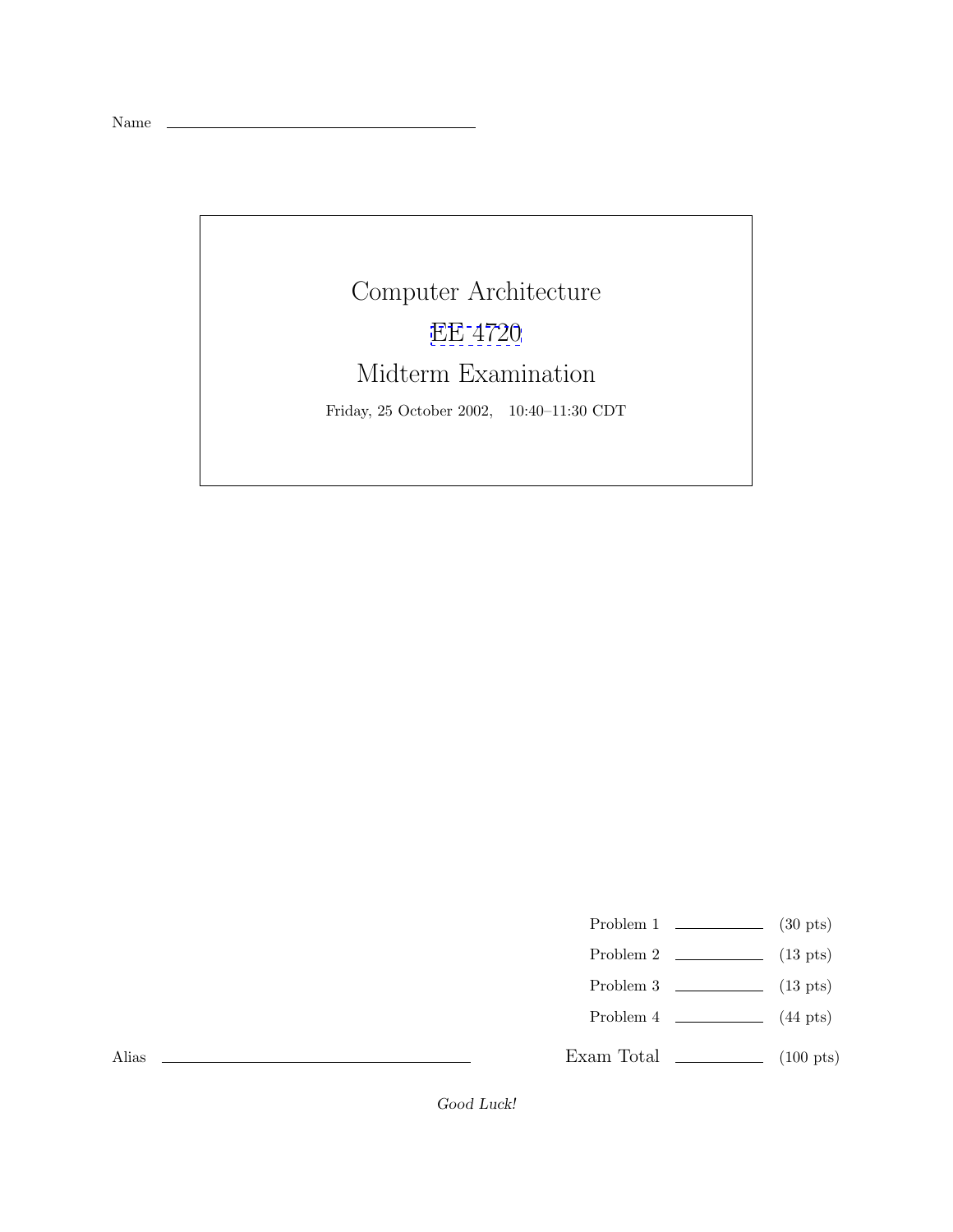Problem 1: A new MIPS branch instruction, bieq rt, (rs) disp (branch indirect equal) compares a register value to a memory location, if they are equal the branch is taken. The target is computed in the same way as other branches. In the code below, the contents of register \$s1 is compared to the contents of the memory location at address \$s2. Like all MIPS control transfers, bieq has one delay slot. [30 pts]

(a) Modify the pipeline so that it can execute this new instruction. Show comparison units, multiplexors, and wires. **Do not** show control logic. For **partial credt** replace bieq ... with bneq \$s1,\$s2, LOOP.

Use as much existing hardware as possible. **Do not** add a new memory port.

The change should not reduce the clock frequency.

Include the comparison unit for the branch condition.

Add bypass paths so that the code below executes as shown.

Label bypass paths with the cycle in which they are used. Include existing and any added bypass paths.

Label the path carrying the branch target address with the cycle in which it is used.



LOOP: # Assume bieq always taken. # Cycle 0 1 2 3 4 5 6 7 8 9 10 srl \$s1, \$s1, 1 IF ID EX ME WB addi \$s2, \$s2, 1 IF ID EX ME WB bieq \$s1, (\$s2), LOOP IF ID EX ME WB sw \$s1, 100(\$s2) add \$0, \$0, \$0 sub \$0, \$0, \$0 or \$0, \$0, \$0 xor \$0, \$0, \$0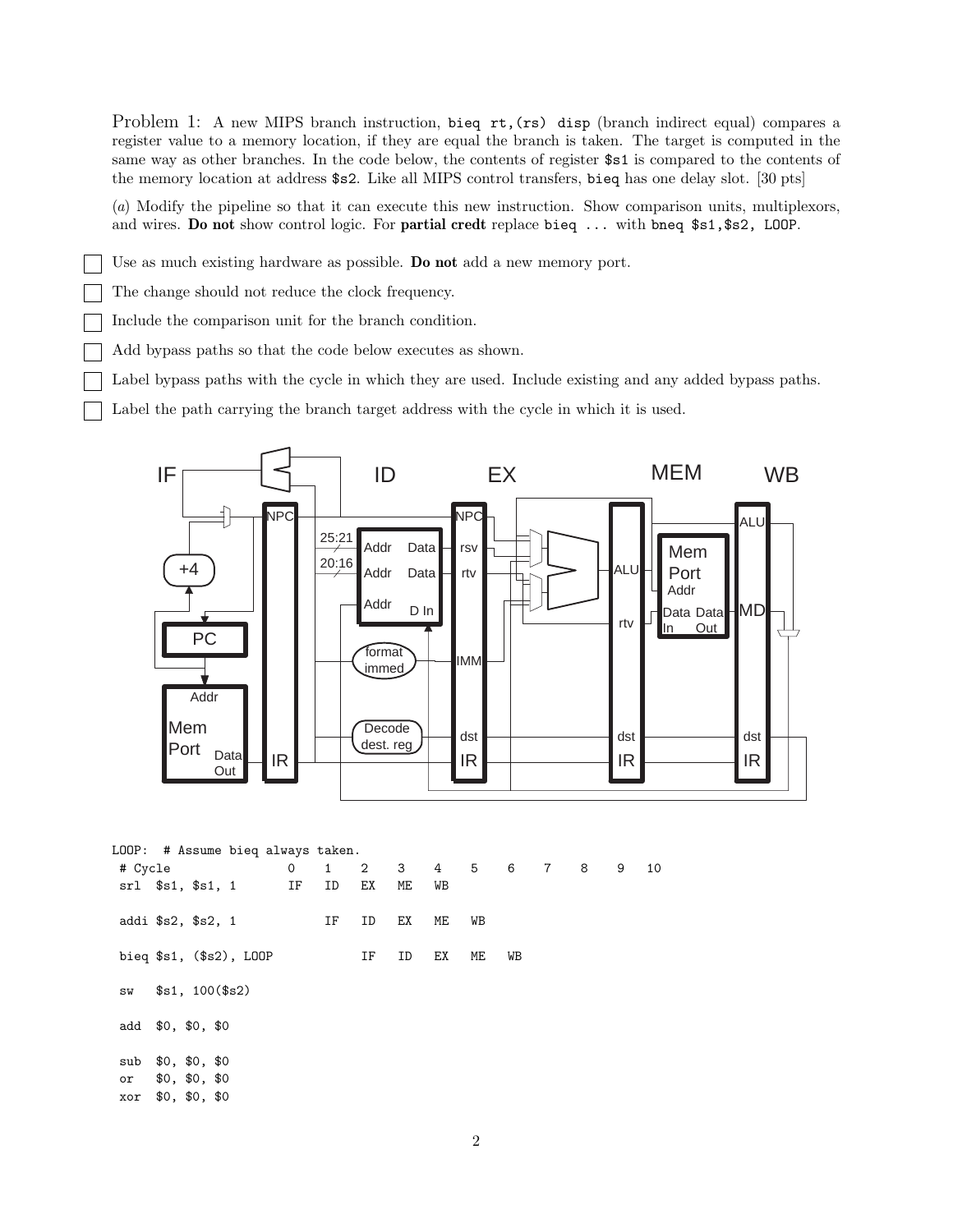Problem 1, continued:

(b) The pipeline execution diagram on the previous page only shows the first iteration.

Continue the pipeline execution diagram to the beginning of the second iteration (when  $sr1$  is fetched),  $\Box$ *consistent with your solution to the first part*.

Show which instruction is in each stage of the pipeline a cycle eight. Include squashed instructions, if any.  $\mathcal{L}$ 

Determine the CPI for a large number of iterations.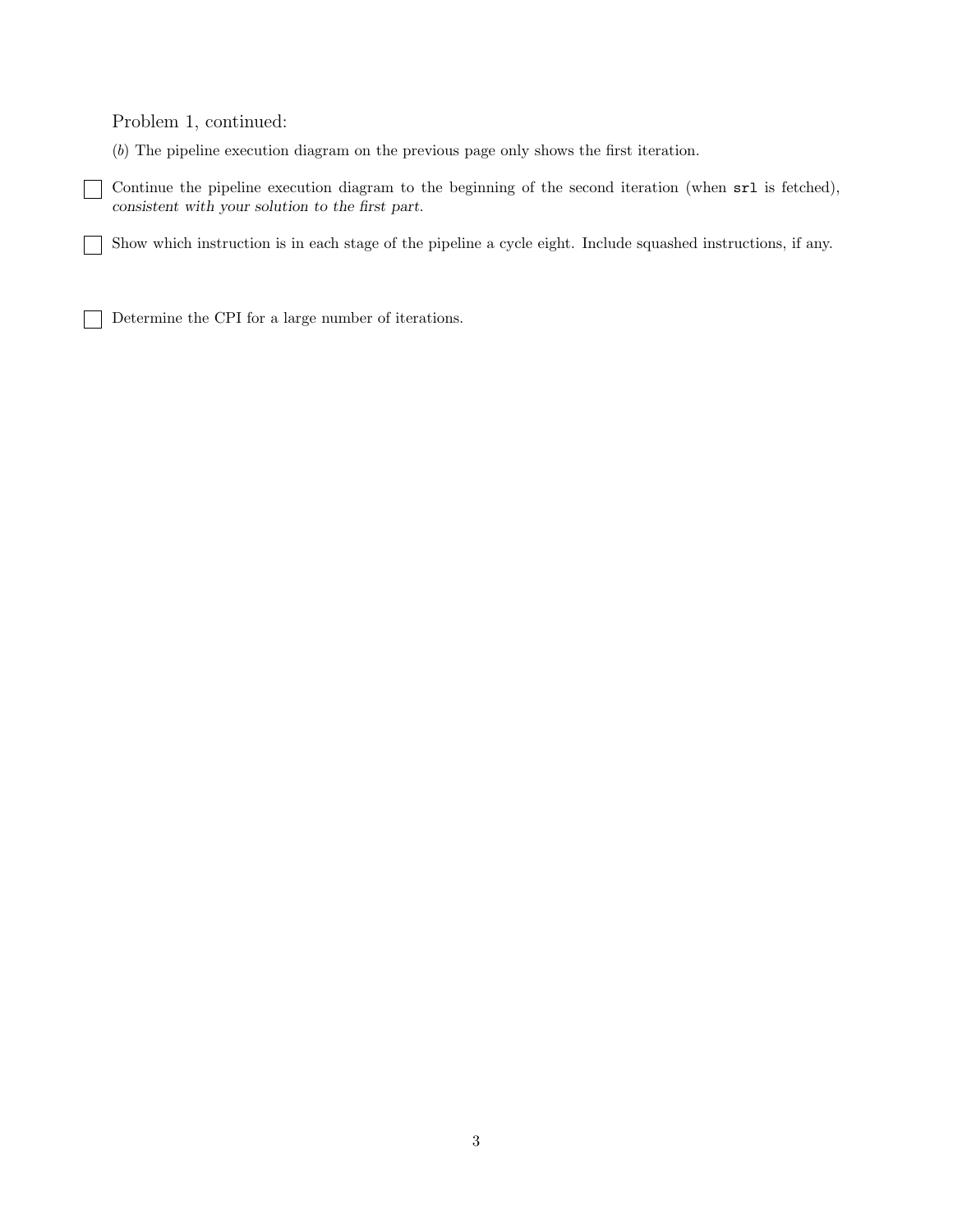Problem 2: Convert the MIPS program below to SPARC, making use of condition codes. [13 pts]

Make reasonable guesses about instruction names. Reasonable guesses will receive full credit.

For the branch instructions, explain what the name stands for.

Explain how each line of code uses the condition codes.

Use the minimum number of registers.

Do not rearrange instructions.

sub \$s6, \$s1, \$s2 blt \$s6, TARGET1 and \$s3, \$s6, \$s4 beq \$s3, \$0, TARGET2 nop beq \$s6, \$0 TARGET3 add \$s5, \$s6, \$s3

 $\mathbf{L}$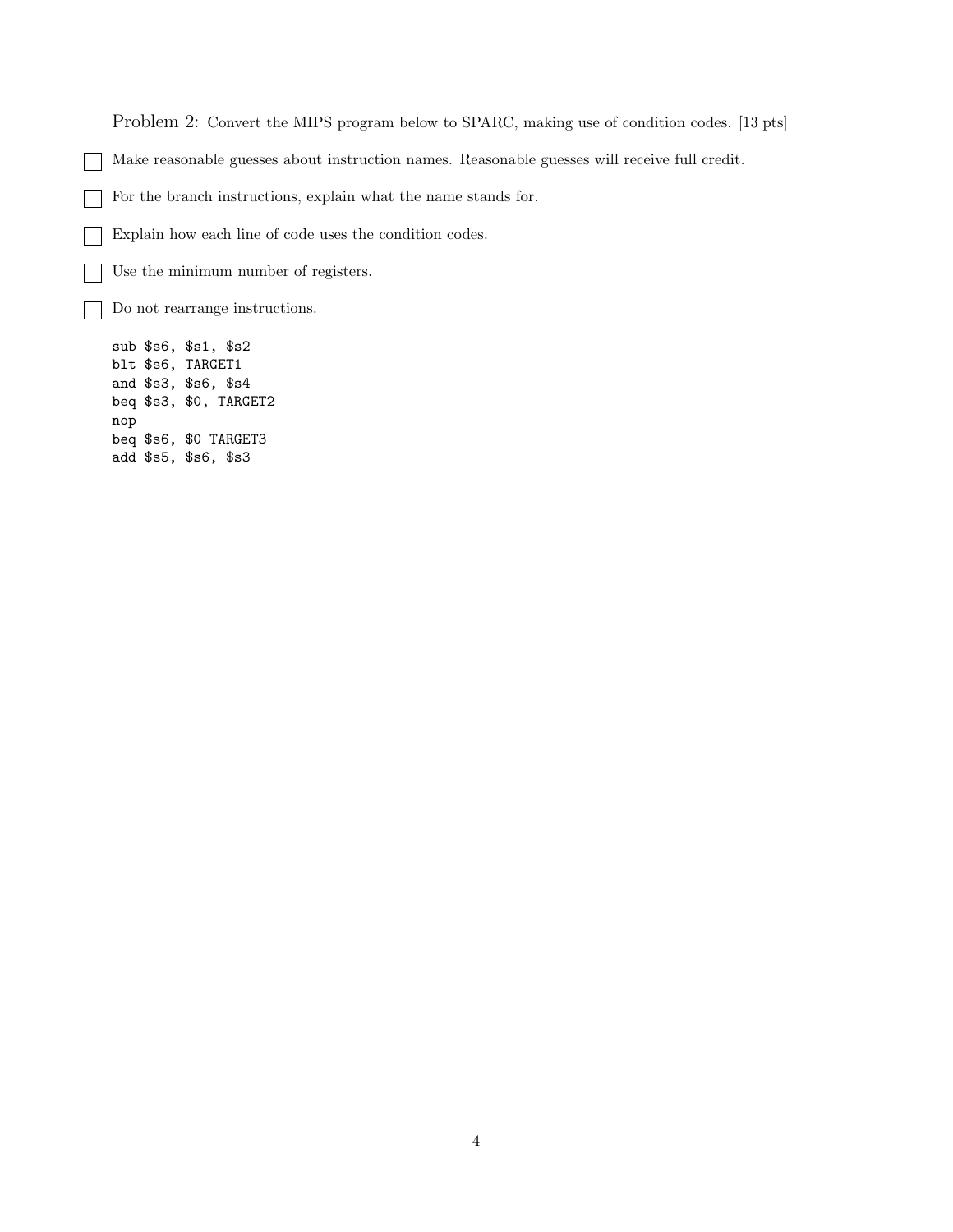Problem 3: Sometimes it's necessary to jump to a location specified in the program. [13 pts]

(a) SPARC V8 includes an instruction that can jump anywhere in the address space using an address specified in the instruction, for example, call 0xabcd1234.

How does the call instruction, which is 32 bits, manage to specify a 32-bit jump target?

Switching now to MIPS, show the minimum number of instructions needed to jump to address 0xabcd1234. (If jr is used the instructions must put the address in a register. The address cannot be loaded from memory.)

(b) Without introducing a new format, add a new instruction to MIPS that would allow a jump to an arbitrary address using two instructions. The address must be specified in the instructions themselves.

Use the instruction in an example.

 $\overline{\phantom{a}}$ 

Show the coding for the new instruction.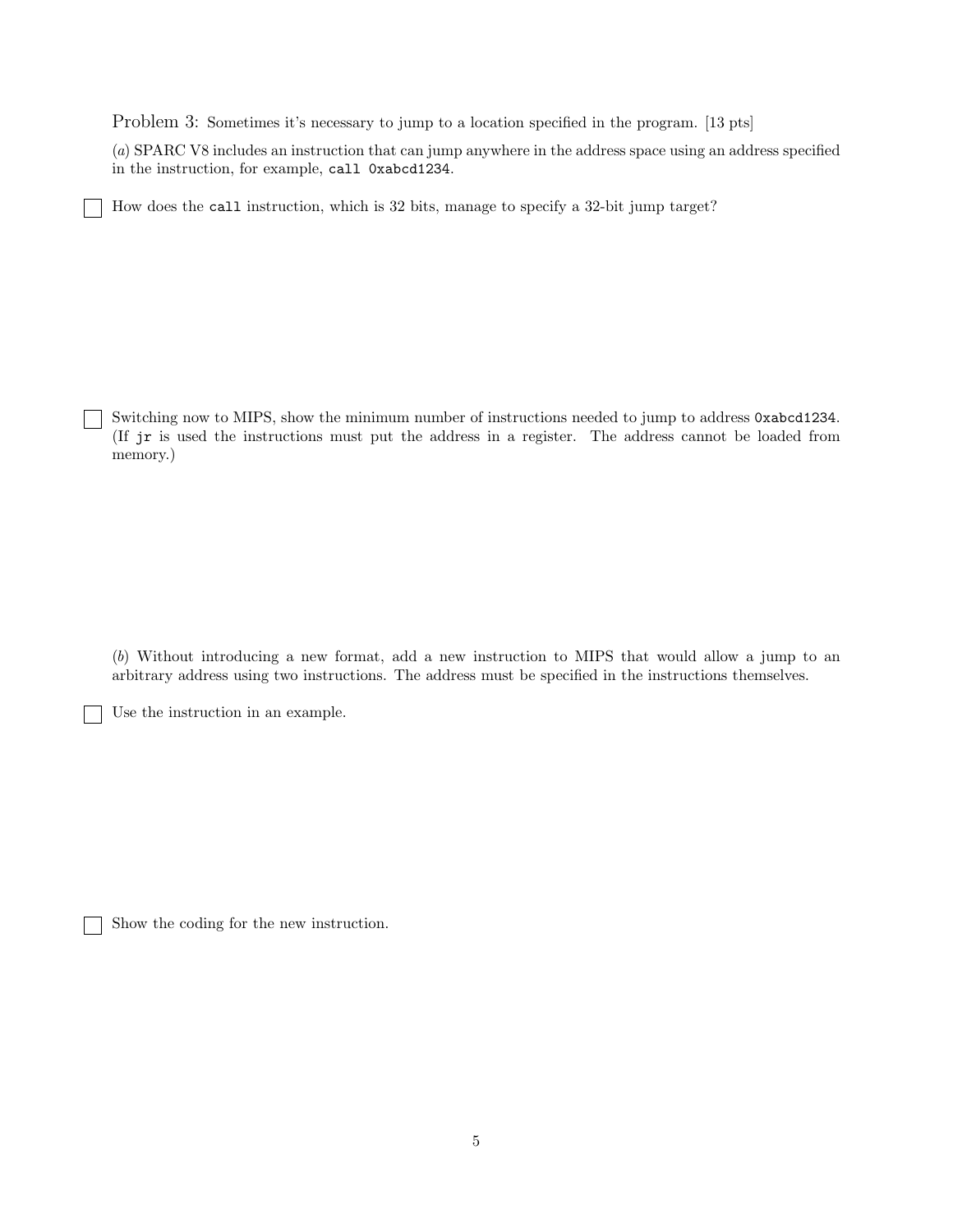Problem 4: Answer each question below.

 $\vert \ \ \vert$ 

(a) Certain RISC ISA features are intended to facilitate pipelined implementations. [12 pts]

Using the diagram below, briefly explain how RISC implementations benefit from fixed-length instructions and how things would be different with variable-length instructions.

Using the diagram below, briefly explain how RISC implementations benefit from load/store instructions (restricting memory access to load instructions) and how relaxing the restriction would complicate things.

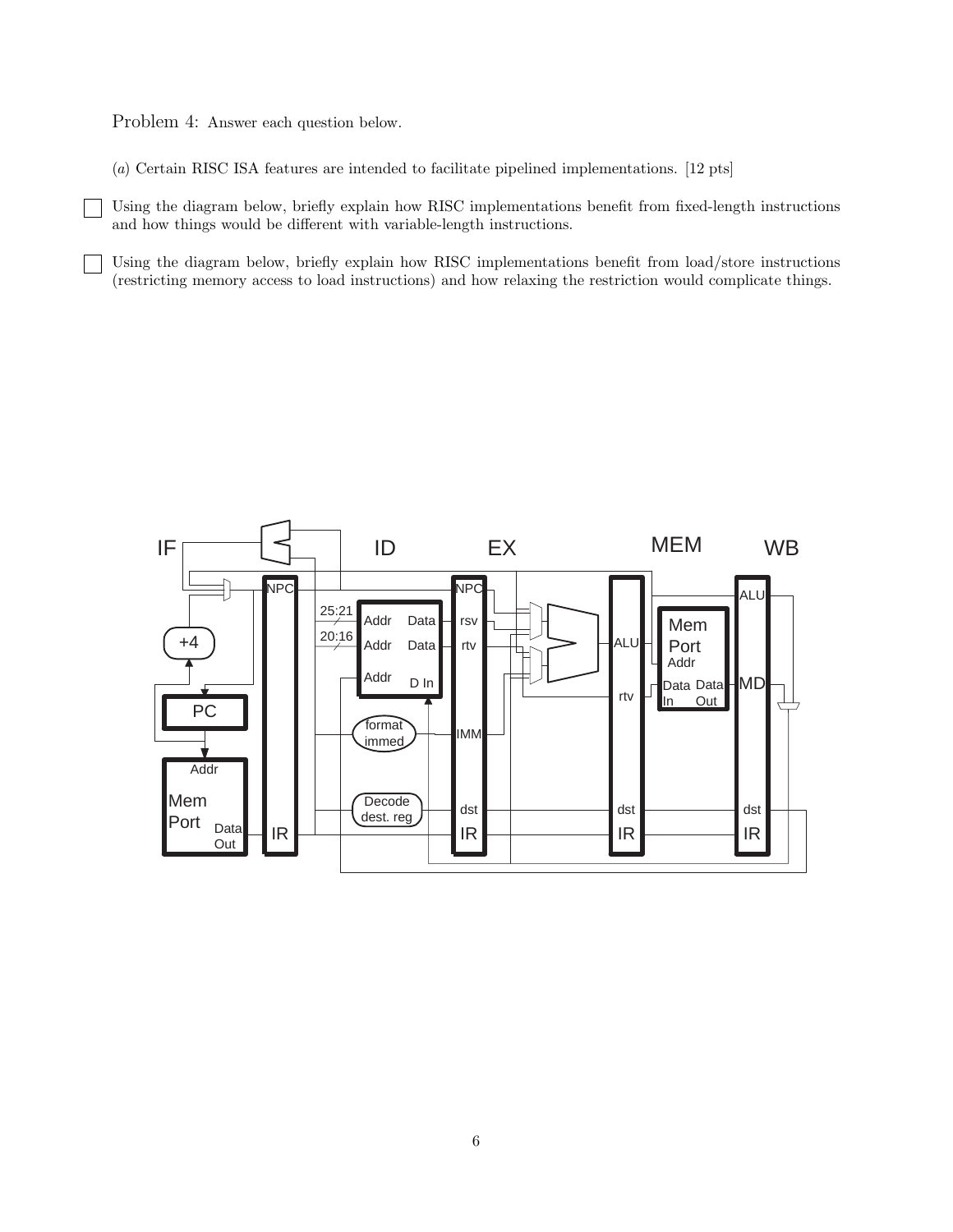(b) Before there was MMX there was BCD. [12 pts]

Why are binary coded decimal (BCD) and packed-integer data types superficially similar? What is an important difference between them?

Describe a computation in which packed integer data types yield a performance advantage over ordinary integers. Show a brief advantage of the computation.

Why were BCD data types added to some ISAs?

 $\sim$ 

(c) Describe two compiler optimizations that reduce instruction count. [8 pts]